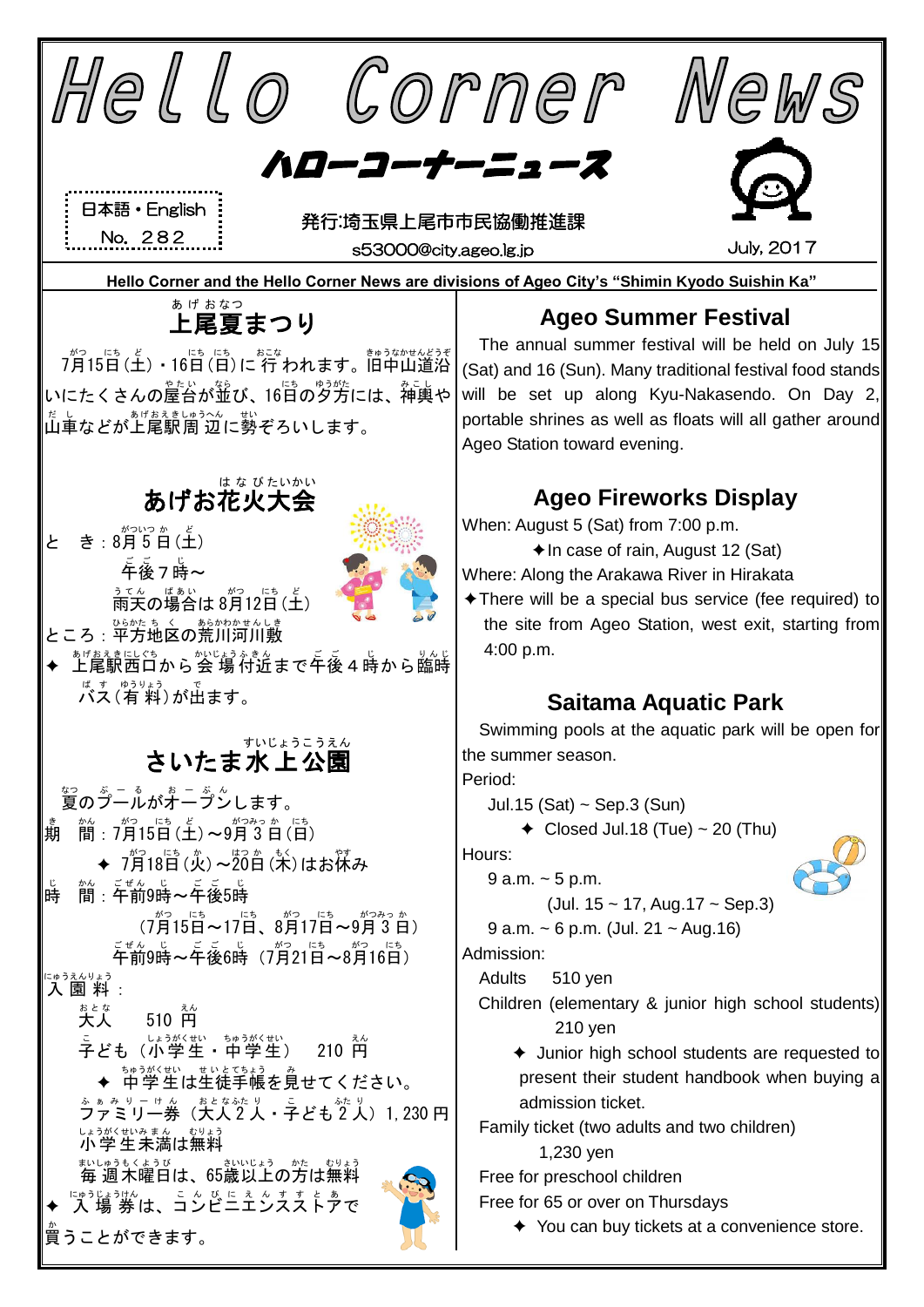#### 特定 健 診 とくていけんしん

特定 とくてい 健 けん 診 しん の実施 じっし 期間 きかん は、10月 がつ 31日 にち (火 か )までです。こ <sub>の健診は国民健康保険に加入している 40~74歳の方</sub> が対 象 たいしょう で、無料 むりょう で受 う けられます。対象者 たいしょうしゃ には受診券 じゅしんけん が送られています。受診には受診券が必要ですので、 、。<br>失くした人は保険年金課にお問い合わせください。 受診券 じゅしんけん を再交付 さいこうふ します。

期間 きかん の 終 了 しゅうりょう 間際 まぎわ は医療 いりょう 機関 きかん の混雑 こんざつ が予想 よそう されま す。受診がまだ済んでない人は早めに受診しましょう。↓↓ → 保険年金課

Tel.782-6494

Fax 775-9827



# 。。。。<br>市長へのはがき

し。。<br>市民の皆さんと 協 働によるまちづくりを進めるた め、市に対して感じていることや、望むことなどを 「市長へのはがき」でお聞かせください。「市長への はがき」は、市役所1階総合案内、各支所・出 張 所 、 としまかん、しみんない≦が、 ぶんかせ ん た ニ 、こ み ゅ に て ぃ せ<br>図書館、市民体育館、文化センター、コミュニティセ 。<br>ンター、イコス上尾に置いてあります。 → 広報広聴課

Tel 775-4918 / Fax 776-8873

# <u>こうこうしんがく がっしょう んしょう</u><br>高校進学ガイダンス

と き:8月5日(土) 年後1時30労~4時30労 ところ:ソニックシティビル そ に っ く し て ぃ び る 4階 かい 市民 しみん ホール ほーる (大宮駅西口徒歩5分)

<u>ょんかひ、むりょう</u><br>参加費:無料

もうしこ なまぇ でんわばんごう が{ねん。しゅっしんこく つうゃく いつよう<br>申込み:名前、電話番号、学年、出 身国、通訳が必要 か、一緒に来る人の数を、7月26日(水)まで に 埼玉県 国際 交 流 協会 ヘ ファックス か 。− 。。。。<br>メールで送ってください。

◆ 英語 、 中国語 、 スペイン語 、 ポルトガル語 、 、<br>タガロク語、 やさしい日本語で通訳しますが、 通訳が つけられない<sup>ばぁぃ</sup><br>つけられない場合もありますのでご 了 承 ください。

→ 埼玉県国際交 流 協会

Tel 048-833-2992 Fax 048-833-3291

[jigyo@sia1.jp](mailto:jigyo@sia1.jp)



### **Medical Exam for Metabolic Syndrome**

Please note that the period for receiving this medical exam will end on October 31(Tue). People who are aged between 40 and 74 and have National Health Insurance are eligible to receive this exam, free of charge. Coupons for the exam have been sent out to eligible residents. You need to present the coupon when having the exam. If you have lost it, contact Hoken-nenkin-ka to have it reissued.

Medical institutions are expected to be crowded toward the end of the exam period, so if you have not yet had the exam, you're encouraged to do so as early as possible.

→ Hoken-nenkin-ka

(National Health Insurance and Pension Section) Tel 782-6494 / Fax 775-9827

## **Postcard to Mayor**

 Ageo City encourages you to express your opinion and/or requests to City Hall using the "Postcard to Mayor." It's a part of City Hall's efforts to make Ageo more livable in cooperation with its citizens. The "Postcard to Mayor" is available at the information desk on 1F of City Hall, its branch offices, libraries, City Gym, Bunka Center, Community Center and Ikosu Ageo.

→ Kouhou-Koucho-ka

Tel 775-4918 / Fax 776-8873



## **Admission to High School**

When: August 5 (Sat), 1:30 ~ 4:30 p.m. Where: Sonic City 4F, Civic Hall

(5 min. walk from Omiya Station, west exit)

Cost: Free

Application: Send the following information to the Saitama International Association (SIA) by fax or email, no later than July 26 (Wed): name, phone number, grade, nationality, whether or not you will need an interpreter and number of persons accompanying you.

✦ Interpretation service is available for English, Chinese, Spanish, Portuguese, Tagalog and easyto-understand Japanese. However, please note that interpreters will be arranged subject to availability.  $\rightarrow$  SIA

> Tel 048-833-2992 / Fax 048-833-3291 [jigyo@sia1.jp](mailto:jigyo@sia1.jp)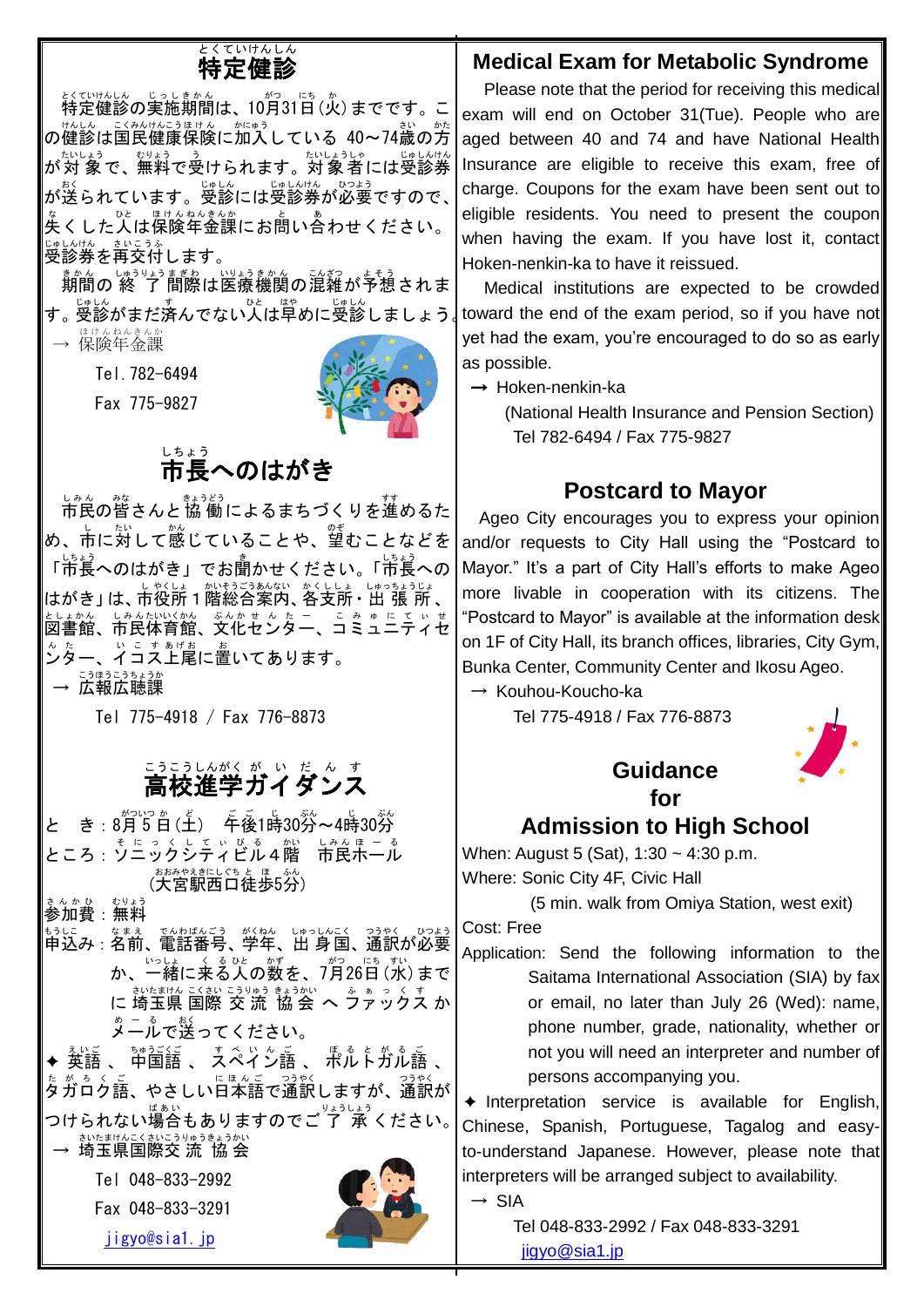#### 県営 住 宅 けんえい じゅうたく

<sub>はなじゅうたく(たんち)</sub>の募集は年に 4回あり、次回は プ゚゚゙゙ ?です。 \*゚゚゚゚゚゚ゕ゠ヾ゠゙ゕ゚゠゠<br>7月です。外国籍の方でも、有効なビザがあり住 民 عودي<br>登録をして、一定の要件を備えていれば、これらの たんち。」。<br>団地に申し込みができます。申し込みの案内書 (無料) | は、7月1日から市役所1階の総合案内所にあります。 <u>。</u><br>申し込みの締め切りは 7月21日です。

#### 熱中症 ねっちゅうしょう



まぁ。<br>気温が 35度を超えると 熱 中 症 と

みられる 症 状 で 救 急 搬送 される人が急 増 します ∫! い。。。。<br>家の中でじっとしていても、室温や湿度が高いために ねっちゅうしょう<br>|熱 中 症になる場合がありますので、注意が必要です。|

ねっちゅうしょう ぼう こうかてき<br>|熱 中 症 予防は水分の小まめな補給が効果的です。| 普段 ふだん は、水 みず やお茶 ちゃ で構 かま いませんが、汗 あせ を大 量 たいりょう にかい た嵵にはスポーッドリンクなどを活用しましょう。

ことしょ お覧を 考 えて、<u>ぇぁこん</u><br>今年も節電を 考 えて、エアコンを使うときは 28度 に設定することをお勧めします。また室内の湿度が 70%を超 こ えないように注意 ちゅうい しましょう。

## どろいんきょ

ぁげぉし。ぉゖぃゕぇくゞんゕぉぃ<br>上尾市の無形民俗文化財に選ばれている祭りです。 と き:7月16日(日) 年後1時~7時40労 ところ : 八枝神社(平方) 周辺

#### 飼育 体験 教 室 し い く たいけん きょうしつ

と き:7月24日(月)~8月25日(金)の平日 <sub>。」。。</sub><br>午前9時~10時30分 ところ : 丸山公園小動物コーナー 内 ない <u>ょ。の</u>。。。。<br>容: 動物のえさ作り、えさやり、そうじなどの飼育 体験 たいけん 対 たい しょぅ、しょぃ、す、しょぅがくせい<br>「象 :市内に住む小学生 定 てい い。 。<<> まんちゃくじゅん<br>眞 : 各日5組(先 着 順) 。〈<br>服 <sub>る。。。</sub><br>装 : 汚れてもいい服、長靴(持っている人) ものもな。。<br>持ち物:タオル、水筒 もうしこ<br>申込み : 7月21日 (金) までに まるやまこうえんしょうどうぶっ こ - s -<br>**丸山公園小 動 物 コ 一ナ一**  $\sim$ — ぁぁゃ<sub>まこうぇんしょうどうぶっこ - a -<br>**→ 丸山公園小動物コーナー**</sub> Tel/Fax 725-4844

## **Prefectural Housing Complex**

Applications for the prefectural housing complex (Danchi) are accepted 4 times a year. The next application month is July. Non-Japanese residents who have a proper visa and have registered with their local municipality are allowed to apply for these danchi if they satisfy the specified requirements. Application guidebooks (free) will become available on July 1 at the information desk on 1F of City Hall. The deadline for application is July 21.

### **Heat Stroke**

With temperature exceeding 35℃, the number of people who are taken to hospital by ambulance due to heat stroke sharply increases. Even when you are indoors doing nothing, you may suffer from heat stroke if the room temperature and humidity get high. So be careful!

Drinking adequate liquids is the most effective way to prevent heat stroke. Drinking water or tea is usually enough to stay hydrated, however, after heavy sweating, it's recommended to drink sports drinks.

You are also encouraged to set the air-conditioner temperature at 28℃ and pay attention to the humidity of your room so that it won't exceed 70 %.

## **Doro-Inkyo**

 This festival is designated by Ageo-shi as an intangible folk cultural asset. When: July 16 (Sun) 1:00 ~ 7:40 p.m. Where: Around Yaeda Jinjya (Hirakata)



## **Animal Care Experience Class**

When: July 24 (Mon)  $\sim$  August 25 (Fri) 9:00 ~ 10:30 a.m. on weekdays Where: Small Animals' Corner of Maruyama Park Program: Experience in caring for small animals, such as preparing food, feeding, and cleaning their cages For: Elementary school children living in Ageo Number: 5 children/day (first-come-first-served) Outfit: Clothes that you won't mind getting dirty, boots (if you have them) What to bring: Towels and a water bottle Application: Please contact Small Animals' Corner of Maruyama Park by July 21 (Fri)  $\rightarrow$  Small Animals' Corner of Maruyama Park Tel / Fax 725-4844